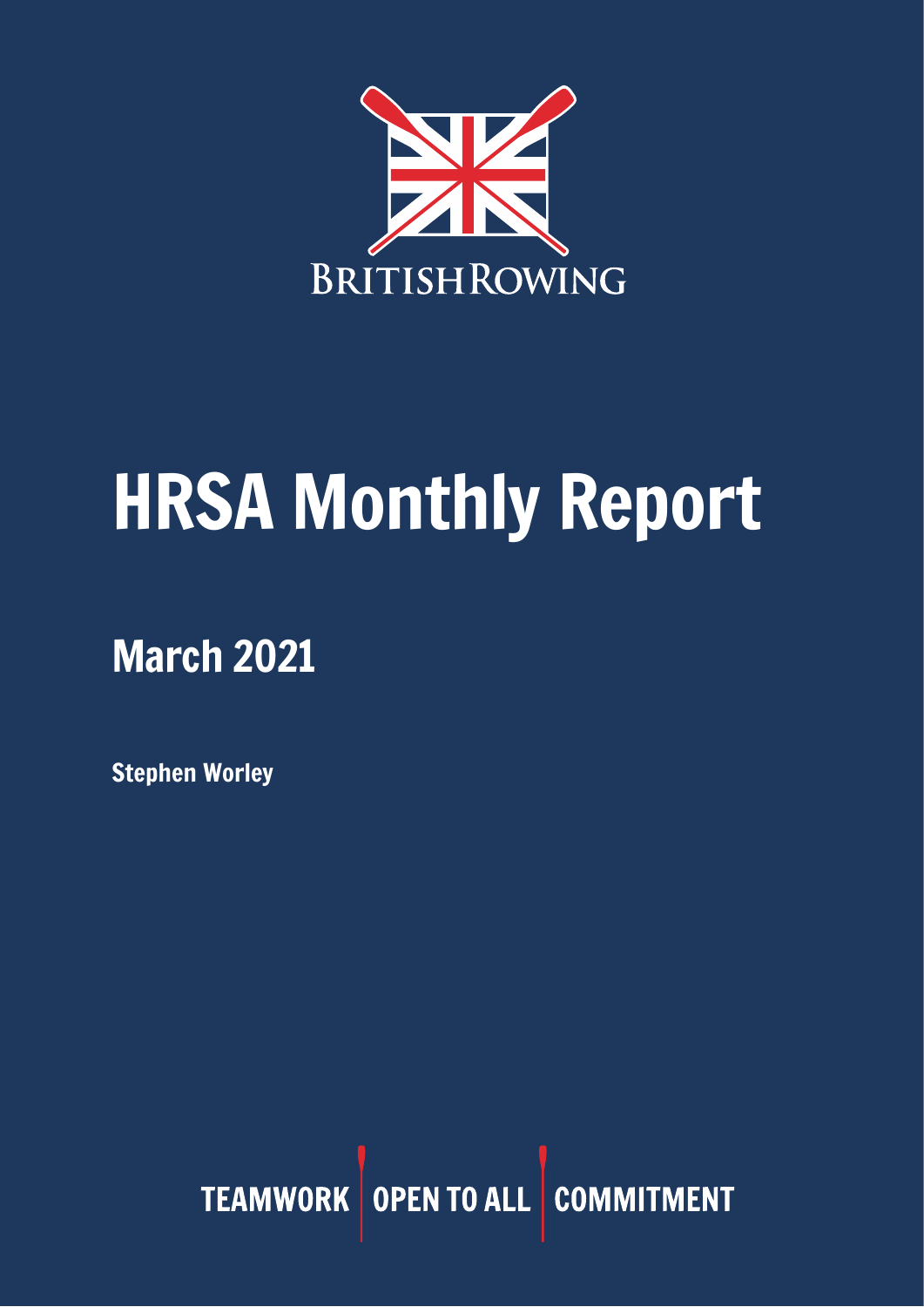#### Double Fatality in Iowa

On Sunday 28 March at about 9:30 am a 4+ or 4x+ from Iowa State University Crew (Rowing) Club capsized on the south side of Little Wall Lake. It is reported that the wind was blowing from the North West at 20-25 mph and the water was rough. The lake is approximately triangular and the area is about 250 acres. The surrounding land is low lying so there is unlikely to be much shelter even along its windward edge. The water was cold; the lake was frozen until three weeks ago. The air temperature was about 5ºC.

All five crew members entered the water. Two people swam ashore and one person was rescued by a kayak and then transferred to a Fire boat; all three were taken to hospital. One man and one woman were among those recovered.

A body was recovered by divers later that day and a further body was recovered by divers on the following day. The rowers who died were aged 19 and 20.

The wave height on open water depends on wind speed and the distance the wind has blown over the water. The incident probably occurred in the part of the lake where the water was roughest.

The CEO of US Rowing has issued a statement saying "*Our hearts go out to the families, team members, classmates, and friends of the Iowa State rowing team during this very sad and tragic time and we ask that everyone keep them in our thoughts*." The CEO of British Rowing has sent a message of condolence.

This incident graphically demonstrates the potential consequences of cold water immersion. UK waters are cold at this time; inland water tending to be colder than sea water. Please take extreme care at this time when our enthusiasm can get the better of our judgement. It is better to be on land wishing you were afloat than afloat wishing you were on land. Have a look at the Safety Alert – [Cold Water Kills.](https://www.britishrowing.org/wp-content/uploads/2015/09/Safety-Alert-Cold-Water-Kills-1.pdf)

### Incidents in March

A member of a rowing club was standing on the footpath next to the lake when he collapsed. An ambulance was called; he was unconscious and not breathing. CPR was started under instruction from the 999 operator and continued until the paramedics arrived. They used an AED and adrenaline to try to restart his heart. This was unsuccessful and he was taken to hospital. He could not be resuscitated. If you would like to learn more about resuscitation then please read section 8.7 of [RowSafe,](https://www.britishrowing.org/about-us/policies-guidance/rowsafe/) see the Safety Alert on [Staying Alive,](https://www.britishrowing.org/wp-content/uploads/2016/07/Safety-Alert-Staying-Alive-FINAL.pdf) and complete the **Lifesaver** training.

A pair travelling at pace made blade contact with a paddleboarder. The 2- had been checking the bank side for people and keeping to a line away from where they would normally expect slower boats to be. In this case, it seems that the paddleboarder was in the middle of the river and the rowers on the other side and they did not see him until too late. It appears that nobody was injured and no damage was caused. In another incident a rower in a 1x had just navigated round a slow-moving motor cruiser and collided with one of a group of four paddleboarders. All rowers are advised to take extra care to be aware of and avoid paddleboarders. Do not assume that they know the navigation pattern as well as you do.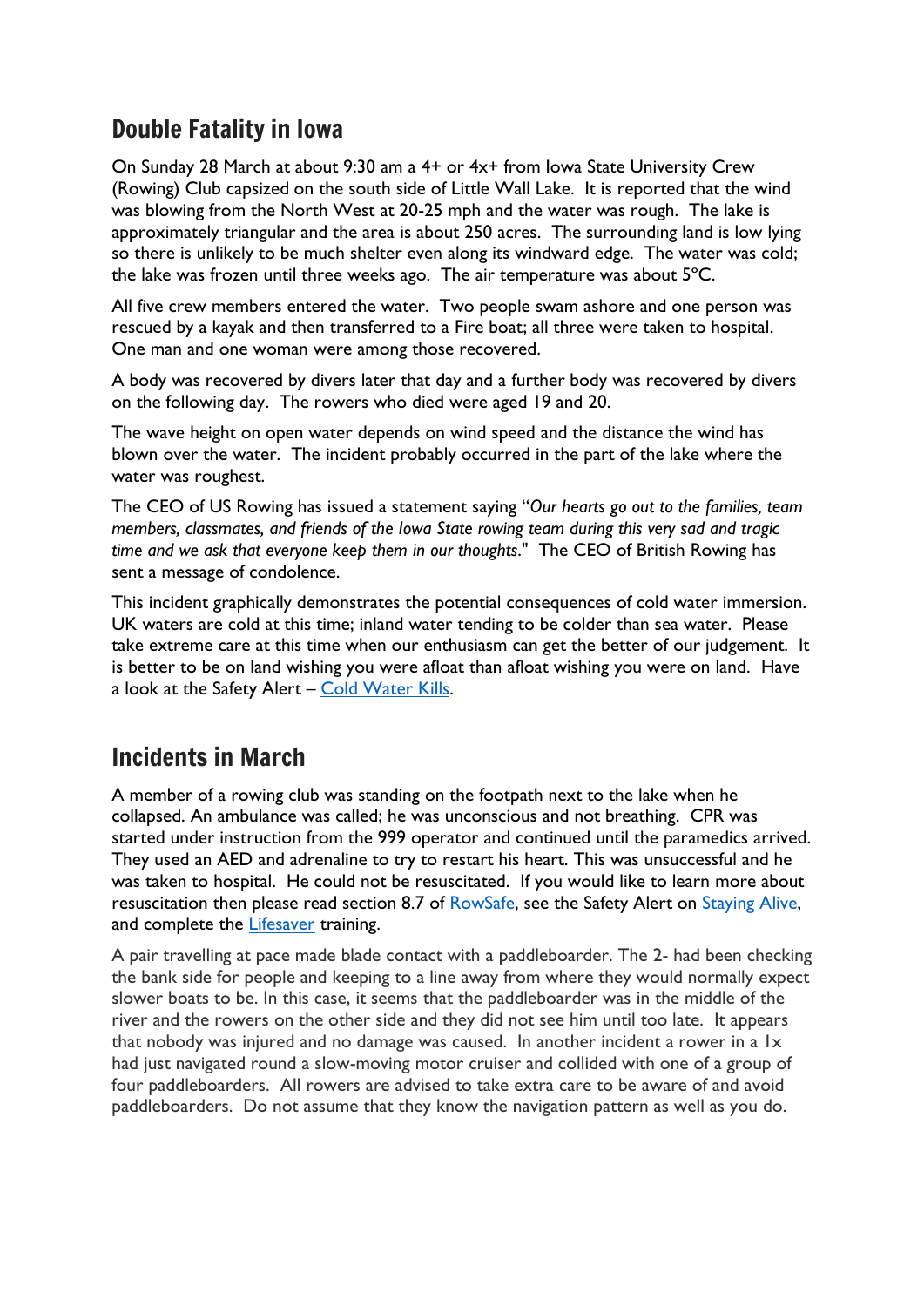A 4x+ struck and became lodged between two sheets of wooden siding on the bank. The stream swung the stern round and damaged the bow.

An 8x capsized when the boys were doing a drill to front stops and they let go of the blades. It is not unusual for even large boats to capsize during square blades front stops drills, even when the rowers do not let go of the handles! Coaches should take care and avoid holding the whole crew in this position.



#### Suggested changes to the Highway code and Towing

The Driver and Vehicle Standards Agency has issued a consultative document on a "Review of The Highway Code to improve safety on motorways and high-speed roads", this is available [here.](https://assets.publishing.service.gov.uk/government/uploads/system/uploads/attachment_data/file/965162/Review_of_The_Highway_Code_to_improve_safety_on_motorways_and_high-speed_roads.pdf) This contains useful information and is well worth reading.

Some parts of the review refer to the towing of trailers. The most significant of these changes are additions of advice, these are:-

- *if your vehicle is narrower than your trailer then towing mirrors should be used*
- *you should be aware that reduced speed limits may apply (see Rule 124)*
- *('Further reading') contains additional advice about safe towing.*

*In the event of a breakdown, be aware:-*

• *it may take longer to build up speed when re-joining a carriageway (see also Rule 276)* 

"Further reading" contains the following information on Towing *Readers can find information about the safety guidance applicable to towing at the following websites:* 

- *[Tow a trailer with a car: safety checks](https://www.gov.uk/guidance/tow-a-trailer-with-a-car-safety-checks)*
- *[Towing a trailer with a car or van](https://www.gov.uk/government/publications/towing-a-trailer-with-a-car-or-van)*
- *Requirements for [towing trailers in Great Britain](https://www.gov.uk/government/publications/inf30-requirements-for-towing-trailers-in-great-britain)*

These documents have not changed recently but do contain useful information.

Speed Limits have not changed but the table containing information on them has been reformatted a little. This is presented, as a reminder in Appendix 1, below.

There is a new rule on stopping in a place of safety in the event of a breakdown or incident. This applies generally, not just to vehicles towing, and is presented in Appendix 2 below.

There is also a new rule on "tailgating". This states:-

*Tailgating is where the gap between you and the vehicle in front is too small for you to be able to stop safely if the vehicle in front suddenly brakes.* 

*Tailgating is dangerous, intimidating and can cause collisions, especially when driving at speed. Keeping a safe distance from the vehicle in front gives you time to react and stop if necessary. Dangerous and careless driving offences, such as tailgating, are enforced by the police.*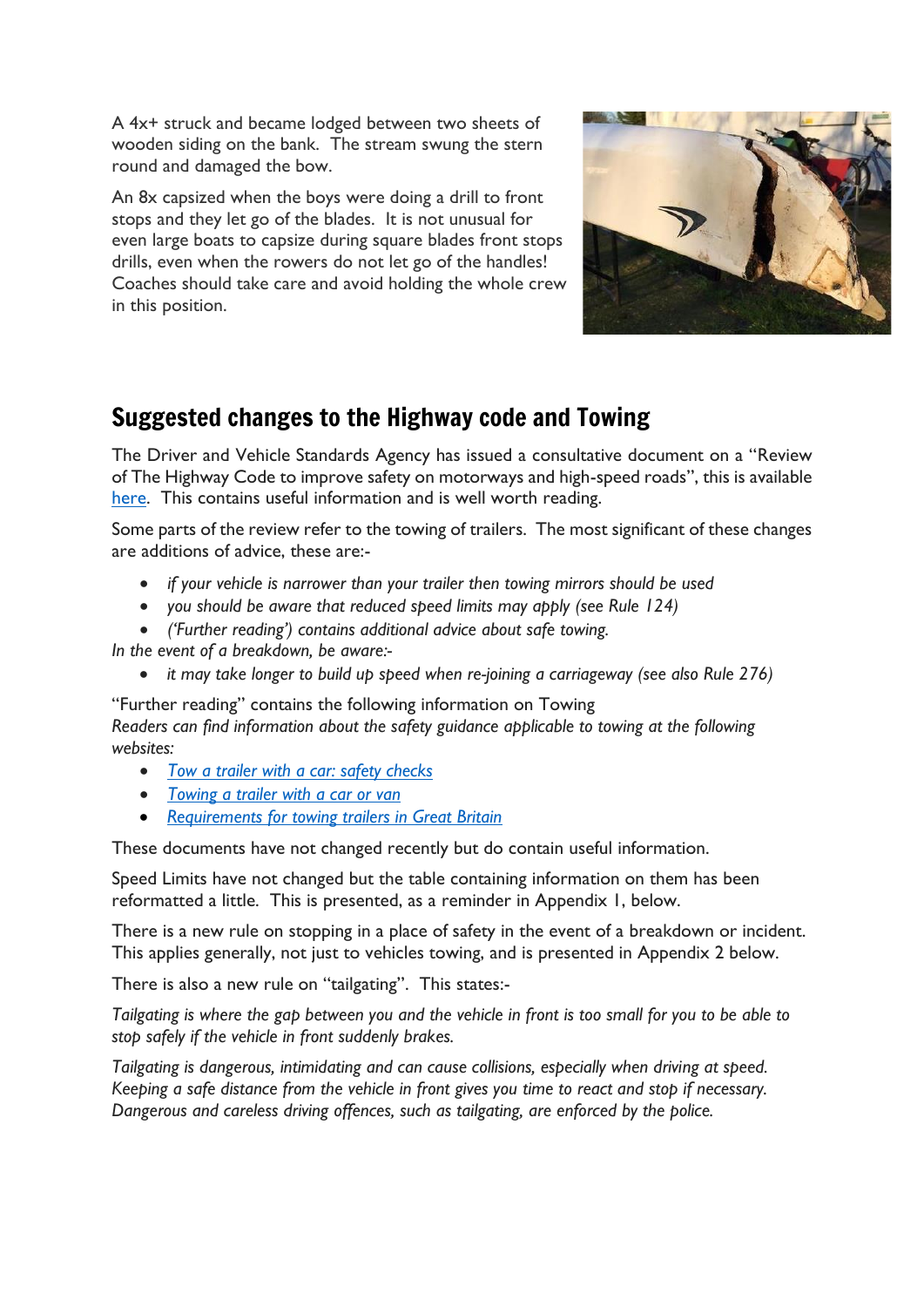#### RowSafe 2021

The updating of RowSafe to produce the 2021 version is almost complete and the new version should be available soon on the [RowSafe](https://www.britishrowing.org/about-us/policies-guidance/rowsafe/) page of the website. All new text will be highlighted so that it is easy to identify and a summary of changes will be available, also on the RowSafe page. The most significant changes are:-

- An explanation of the derivation of Safety Plans, Safety Rules and Emergency Plans
- The addition of a section containing safety advice for people new to rowing
- The Medical panel advice on what to do if someone collapses has been incorporated into the text
- Additional advice has been included on Lightning

### Avoiding Heat Illness

There was a suggestion that rowers should be allowed to rehydrate if a re-row is ordered in a race in very hot weather. There was concern that a competitor may suffer from heat exhaustion or heat stroke during the re-row.

The response was that re-rows can already be quite disruptive to a regatta program particularly when crews have entered several events and when different crews are using the same boat. Inviting rowers to go ashore for a drink would waste too much time. This issue is probably most easily addressed by Competitions advising crews to carry drinking water on hot sunny days.

This topic is already covered in section 8.2 (Sunburn, Heat Illness and Exhaustion) of [RowSafe.](https://www.britishrowing.org/about-us/policies-guidance/rowsafe/) There is also guidance for coaches on hyperthermia in RowHow [here](https://www.rowhow.org/course/view.php?id=120) (scroll down and click on Introduction to the Course, the guideline can be found under Essential Reading).

Section 8.2 contains the following:-

Competition Officers and Organising Committees are expected to:

- Include the risks of exposure to sun and heat leading to sunburn, heat illness and exhaustion in the competition's Risk Assessments.
- Provide competitors and officials with information about sunburn, heat illness and exhaustion.
- Include hyperthermia in their Emergency Plan.
- Provide First Aid facilities.
- Ensure that sufficient drinking water is available.

#### Article for the Membership Newsletter

This was outlined briefly last month and the article can be found on the British Rowing website [here.](https://www.britishrowing.org/2021/02/safety-equipment-checks-down-the-boathouse/)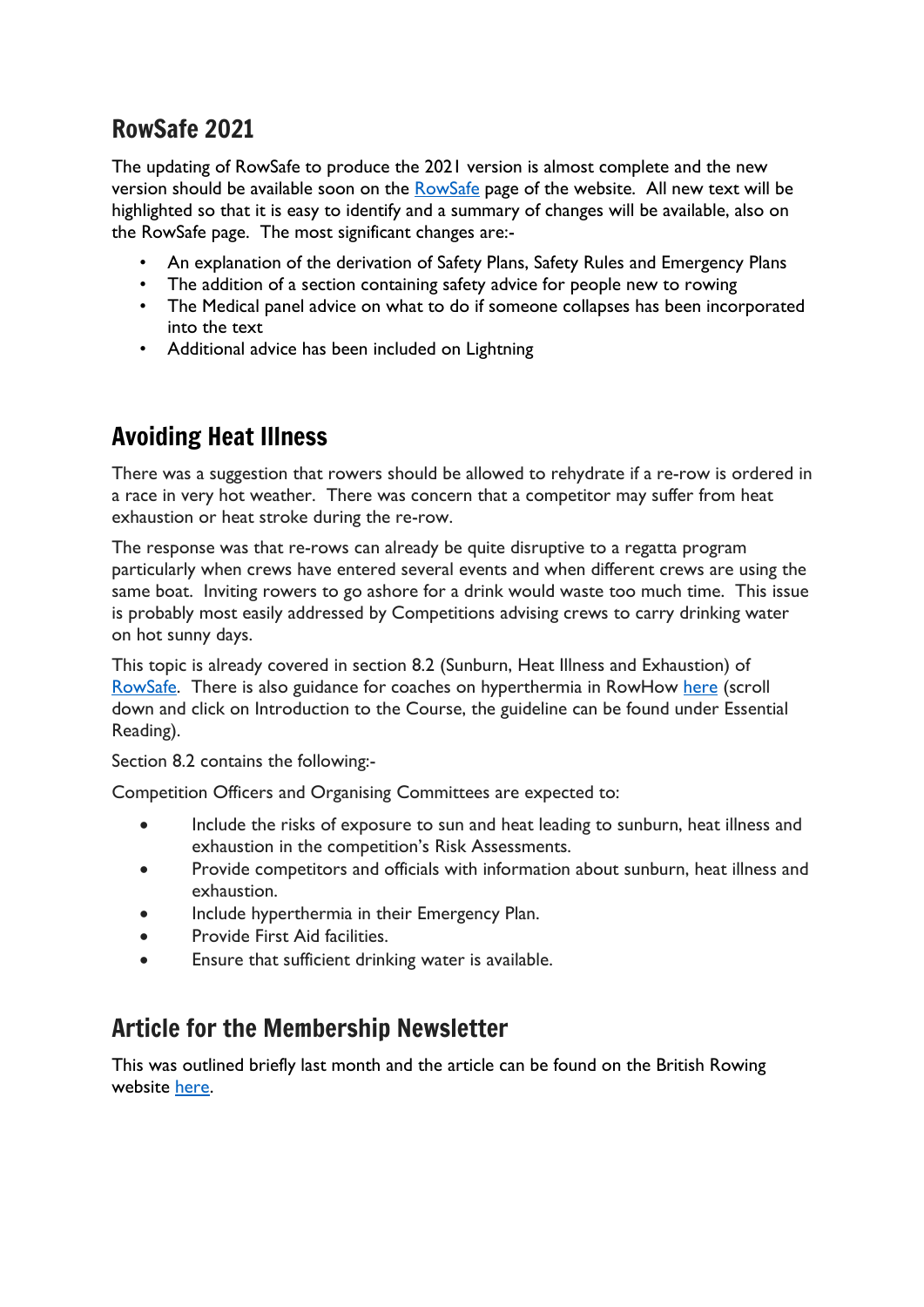#### Lifejackets for Adaptive Rowers

Advice was requested with respect to the production of advice for adaptive rowers and their coaches. The following text was suggested:-

*Appropriate lifejackets, floatation devices and safety aids should be available and may be needed for all or some sessions depending on the adaptive rower's level of skill, experience, confidence and support requirements, and the conditions at the venue at the time. These should all be assessed using a risk assessment. It is important to make sure that lifejackets, etc. are checked regularly, well maintained and worn correctly, so that nothing interferes with their correct operation and that* they do not interfere with the rowing stroke or the ability of the rower to get free from the boat in *the event of a capsize. More information on how to do this can be found in [RowSafe.](https://www.britishrowing.org/about-us/policies-guidance/rowsafe/)*

### Be Kind to Yourself Safety Alert

This Safety Alert was issued in advance of the first stage of the return to rowing on 29 March. It was intended to prepare rowers for the resumption of their on-water activities and encourage them to enjoy it and to take a little time to regain their former levels of performance. The Safety Alert can be found [here.](https://www.britishrowing.org/wp-content/uploads/2021/03/Safety-Alert-Be-kind-to-yourself-March-2021-1.pdf)

#### Work with Rowing Ireland

The Rowing Ireland Safety Advisory Committee, produces Safety Bulletins, the first was in January and the second was in March. "*These are is targeted at rowing clubs and individual members, throughout our island. The Safety Advisory Committees aim for publishing this document is, to make Safety a topic that is talked and thought about, by all members of the rowing community. The vision is to empower all our members, with the knowledge and understanding so as to keep our sport safe and enjoyable for all*."

The first Safety Bulletin can be downloaded from the Rowing Ireland website [here.](https://www.rowingireland.ie/rowing-ireland-safety-advisory-committee/) It contains information on Club Safety Statements, Incident Reporting, World Rowing Safety information, Covid-19 in Ireland and Coastal and Offshore Rowing.

The contents of Club Safety Statements follow Irish government guidance on safety (including the guidance to industry) as promoted by the Irish Health and Safety Authority. The Irish approach to safety is interesting and best explained by viewing a video on Safety Statements recommended in the first Safety Bulletin. That video can be found [here.](https://www.youtube.com/watch?v=fQOUQpOuJlU)

The second bulletin deals mostly with Hazard Identification as this is the first step in developing a Safety Statement. The approach incorporates that taken within British Rowing. It also encourages people to report incidents. It can be downloaded from the Rowing Ireland website [here.](https://www.rowingireland.ie/wp-content/uploads/2021/03/Rowing-Ireland-Safety-Bulletin-final-ED02-March-2021-PK2-Copy.pdf)

The Safety Bulletin contains the following generous acknowledgement:-

*We would like to thank our friends at British Rowing safety for allowing us to reproduce this safety hazard quiz. The safety team at British Rowing continue to provide assistance and are proving to be a great knowledge resource for our own safety team.*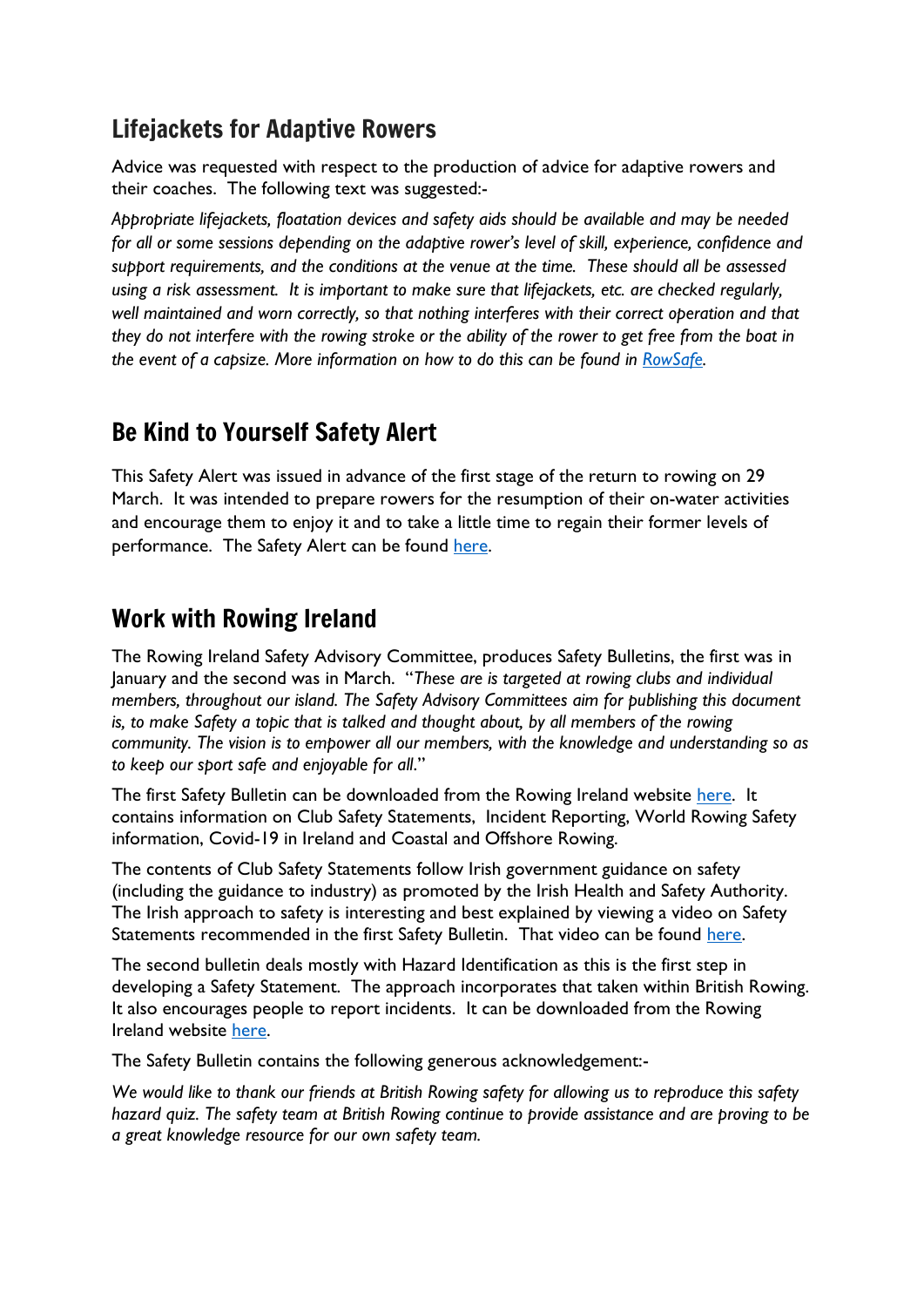#### Drone Coverage at a Regatta

There was an enquiry about the use of a drone at a regatta, the organisers are in the early stages of discussions with a professional aerial photography company. The following advice was provided.

The requirements for drones are far from simple. If you are using a professional operator then they will be fully aware of all the requirements.

You can find the following information [here.](https://www.nottinghamshire.police.uk/advice/drone-law-uk)

"*What are the rules for flying drones in the UK?*

- *Your drone must weigh under 20kg*
- *You can't fly above 400 feet in altitude or 500 metres from you horizontally*
- *Ensure your drone is always in sight*
- *Always keep away from aircraft, helicopters, airports and airfields*
- *Use your common sense and fly your aircraft safely*
- *Any drone weighing more than 250 grams must be [registered](https://register-drones.caa.co.uk/individual) with the CAA and the drone pilot must complete an online safety test, obtaining a Flyer ID and an Operator ID that should be attached to the Drone.*
- *You must not fly within 50 metres of people, vehicles, buildings or vessels*
- *Your drone must not be flown within 150 metres of a congested area or any large group of people such as a concert or sporting event as you may be prosecuted*
- *If you intend to record in an area where people are, you must inform them before you start, as you will need to respect privacy, or risk being prosecuted*

If your drone is fitted with a camera there are additional regulations you must follow.

- *You must not fly within 50 metres of people, vehicles, buildings or vessels*
- *Your drone must not be flown within 150 metres of a congested area or any large group of people such as a concert or sporting event as you may be [prosecuted.](http://www.bbc.co.uk/news/uk-england-nottinghamshire-34256680)*
- *If you intend to record in an area where people are, you must inform them before you start.*

*If you intend to use the drone for commercial purposes you must have [permission](https://www.caa.co.uk/Commercial-industry/Aircraft/Unmanned-aircraft/Large-unmanned-aircraft/) from the CAA and comply with [additional](https://www.caa.co.uk/Commercial-industry/Aircraft/Unmanned-aircraft/Guidance-on-operating-permissions-for-drones/) laws governing their use. To get guidance on operating [permissions](https://www.caa.co.uk/Commercial-industry/Aircraft/Unmanned-aircraft/Unmanned-Aircraft/) for [drones](https://www.caa.co.uk/Commercial-industry/Aircraft/Unmanned-aircraft/Unmanned-Aircraft/) see the CAA's website for the latest information and regulations regarding drone use.*" There is a requirement for permission from Air Traffic control if the drones are to fly near an airfield. This map shows the restricted areas near you. This can be found [here.](https://dronesafe.uk/restrictions/)

There is further information on where drones can be flown, it can be found [here,](https://register-drones.caa.co.uk/drone-code/where-you-can-fly) and includes this.

- *Fly below 120m (400ft)*
- *Do not fly closer to people than 50m (there are some exemptions for very light drones*
- *Always keep a safe distance*
- *Never fly over people who are crowded together*

#### Learn to Row (L2R) handbook

The Learn to Row Handbook is being revised. The safety content has been reviewed and revised to reflect current safety guidance.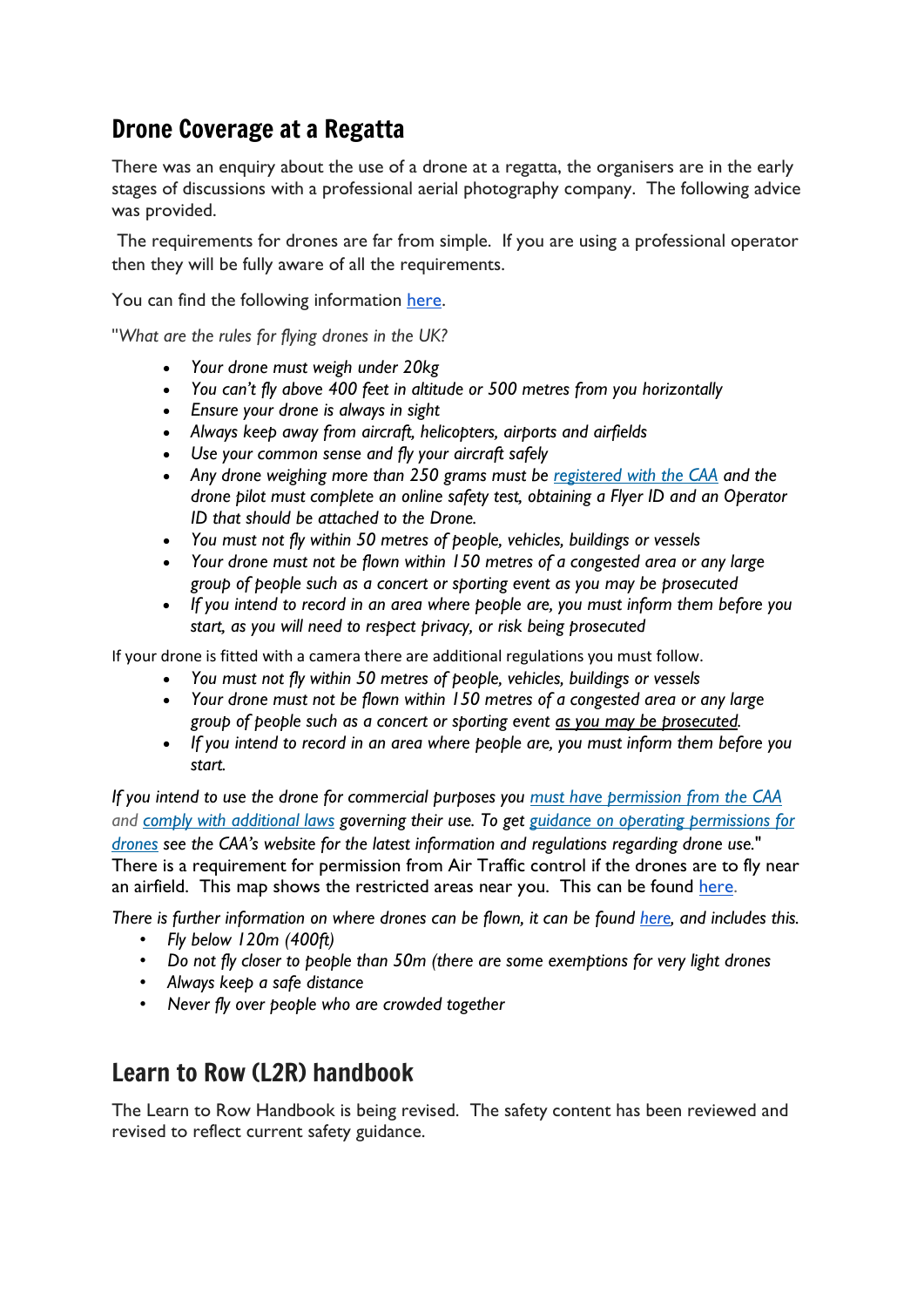#### Capsize drills

There was a question about the need for a capsize drill at a coastal club.

The response was that the plans seem very sensible. However, we expect rowers to be able to swim but we do not want them to have to swim. If they can swim then they will feel confident in the water and in the boat some distance from land; if they cannot then they may panic.

Please consider what would happen if a boat were to capsize. Would the crew stay with the boat and climb back in? Would there be another boat or launch nearby to assist them? The water is still cold at this time of year so swimming to the beach will not be a comfortable task. It is easy to swim in a warm pool. It is not so easy in cold water.

Many capsizes of 4s and 8s are the result of crews being held at front stops with square blades. It would help if you can avoid this.

There was a question from another club who are expecting to run Learn to Row courses over the Easter break. In the summer they would run a capsize and recovery drill in the river off the landing stage. However they expect that river conditions, water and air temperatures will make this an unfeasible. They are also in the situation where they cannot hire a pool. On signing up for the course all parents are required to confirm their child can swim 50m in light clothing and tread water for 60 seconds. Is this sufficient.

The response was I believe that my colleagues on the Medical Panel examined the risk of conducting the capsize drill in a river and concluded that in most cases the risks of waterborne infections were slight. From this point of view it is an acceptable risk. However, please do pay heed to the other risks, for example from passing motorised vessels.

The distance that people should be able to swim and the times for which they should be able to tread water depend on the venue where they will row. We do not want any rower to have to swim but we do want them to be able to, if only so that they will be confident when rowing in the middle of the river. (We would rather they avoid the middle of the river too, to avoid collisions!)

Conducting the capsize drill in the autumn may be preferable when the water is a little warmer and the air is a little cooler.

You will find this in the recently issued Safety Alert:-

It is a long time since you practised balancing a boat. Can you remember what to do if you capsize? Run through it in your head now. If you are not sure what to do, then look at [this](https://www.rowhow.org/course/view.php?id=195) in RowHow.

The link takes you to the Capsize Drill page in RowHow where you will find a capsize drill online learning course for rowers and another for coaches and club officials. The one for coaches, etc., is an extended version of the course for rowers. You could ask your Learn to Row (L2R) students to complete this.

We have just been helping to re-rewrite the L2R guide and this is the approach we have suggested there.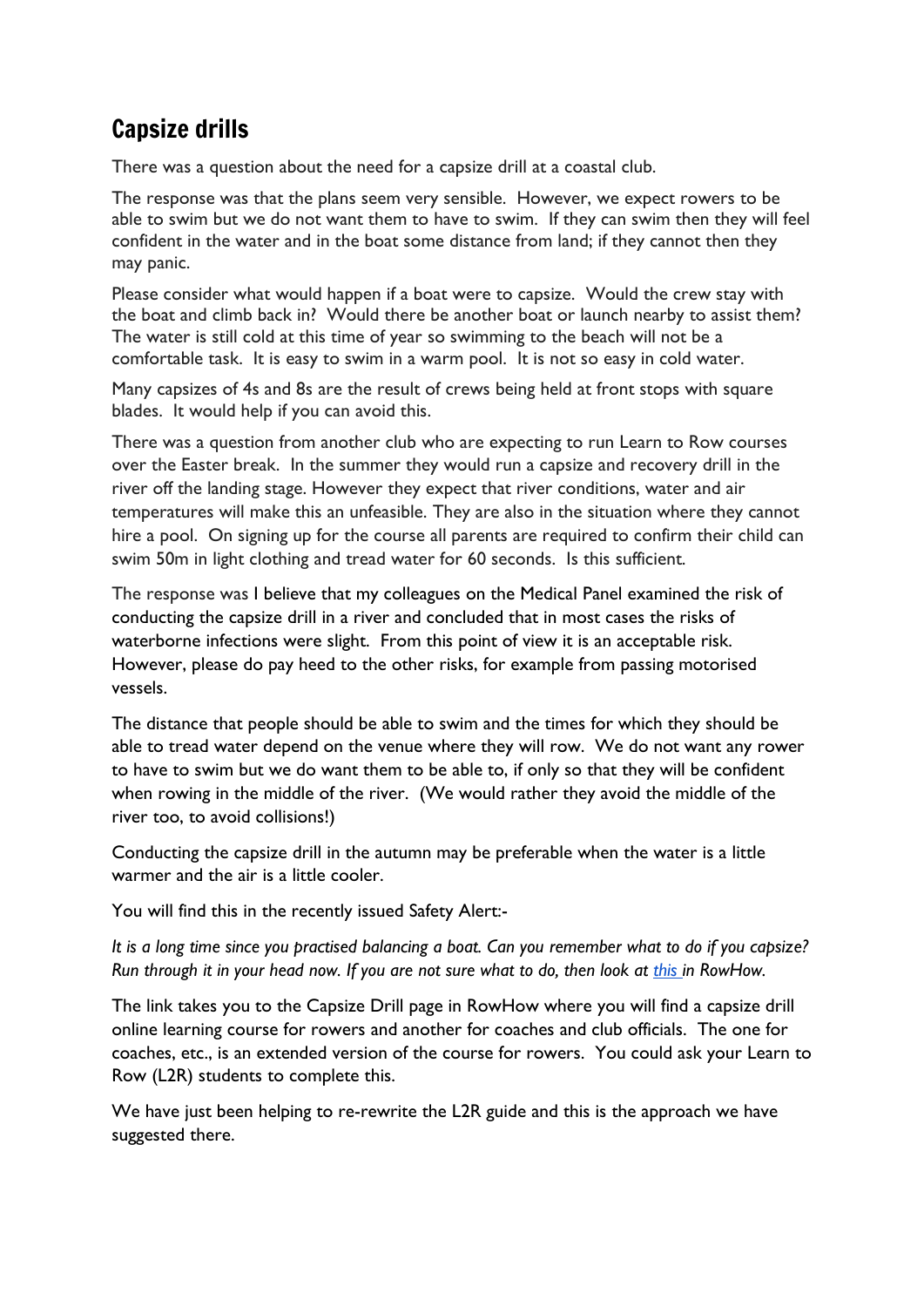#### Stand Up Paddleboarders

There was a question about the recent growth in the popularity of Paddleboarding on waters used by rowers. There was also suggested that there may not be an NGB for this activity and that there may not be appropriate safety standards.

The response was that the fundamental difference between access to Stand Up Paddleboarding, Canoeing and Rowing is the cost of entry. Entry level Stand Up Paddleboards are readily available for a few hundred pounds. Basic canoes cost about the same. Single sculling boats cost a few thousand pounds.

Paddleboards are inflatable and are easy to transport inside a car. Canoes are relatively short  $(\sim$ 3 - 4 metres) and are easy to transport on a roof rack. Single sculling boats are relatively long (7 metres) and are not easy to transport on a roof rack due to the overhang at both ends.

As a result of both these factors new Paddleboarders and Canoeists have no need to join clubs, although there are clubs for both sports. They simply buy their kit, transport it to the river, prepare and launch their boat and enjoy their sport. As they do not need to join clubs then they may not join the two national associations that support their sport. These are British [Canoeing](https://www.bsupa.org.uk/) (BC) (for Paddleboarders and Canoeists) and the [British](https://www.bsupa.org.uk/) Stand Up [Paddleboard](https://www.bsupa.org.uk/) Association (BSUPA).

New Rowers do need to join clubs to have access to boats and coaching. Canoeing and SUP use are largely intuitive so there is less need for coaching and instruction and, therefore, less need to join a club.

Both BUSPA and BC provide insurance to their members and have the equivalent of Coach Education courses.

SUP is far from an emerging sport although it is relatively new. I have been trying to find out how many people are involved and found these data for the US on Wikipedia.

*According to the Outdoor Foundation's 2013 Outdoor Participation Report, stand up paddle boarding was listed as the most popular outdoor activity among first-time participants. The report stated that the median age of stand up paddle boarders was 28.*

*The Outdoor Foundation's 2015 Special Report into Paddlesports found that 2.8 million (or 0.9%) of Americans participated in standup paddleboarding in 2014. This was up from 2.0 million in 2013. Ages 25–44 made up the highest percentage of overall contributors (47%). The highest participation rate was teenagers ages 14–17 (1.8%), with males comprising 76% of this age bracket.*

I have written about SUPs in the Monthly Reports for [October 2020,](https://www.britishrowing.org/wp-content/uploads/2020/11/HRSA-Monthly-Report-October-2020.pdf) [August 2020,](https://www.britishrowing.org/wp-content/uploads/2020/10/HRSA-Monthly-Report-August-2020.pdf) July [2020,](https://www.britishrowing.org/wp-content/uploads/2020/08/HRSA-Monthly-Report-July-2020.pdf) and July 2018.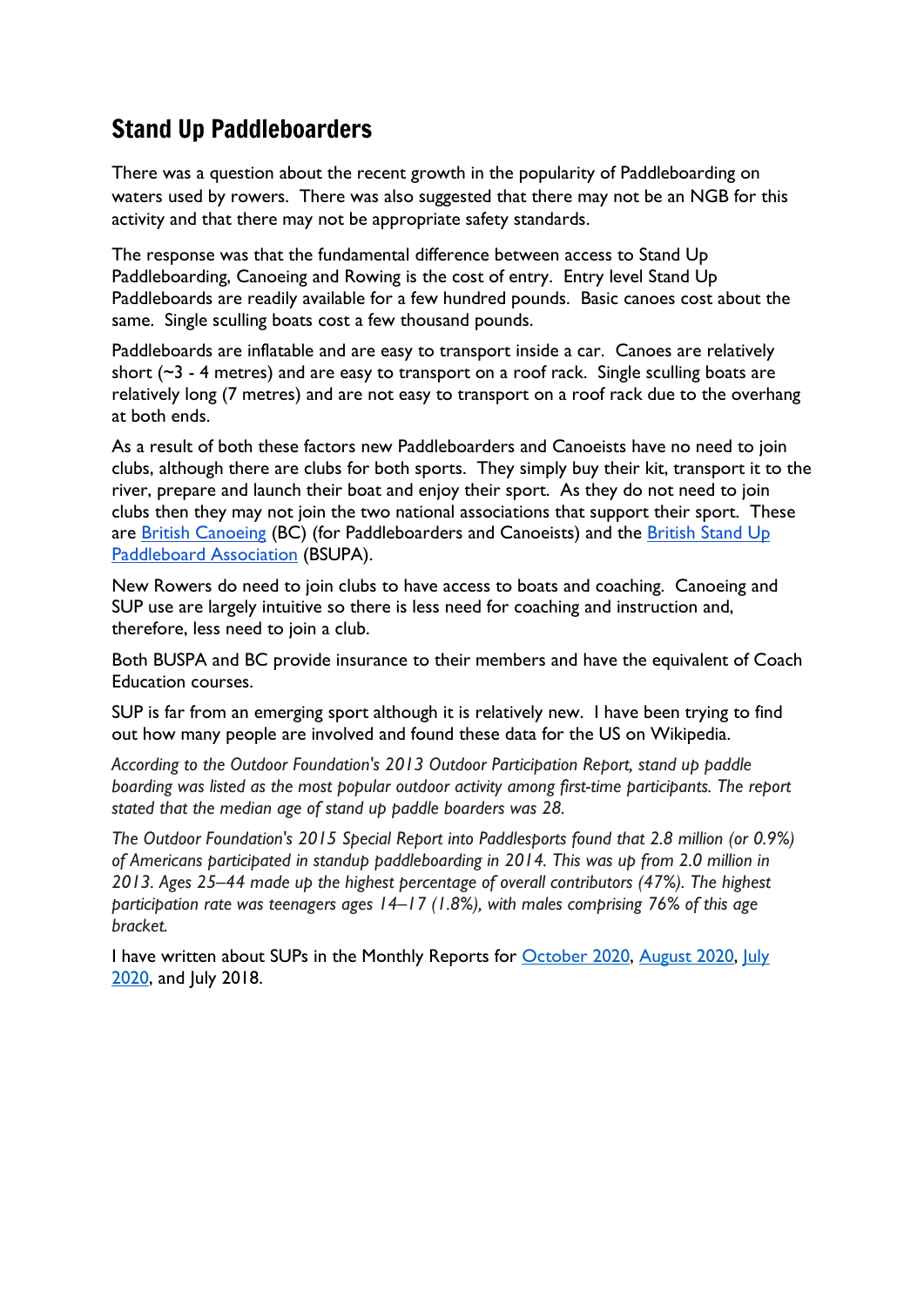The following comments on the safety of SUPs were included in the August 2020 report.

A competition to design a safe means of having fun afloat would probably result in something like a *Stand Up Paddleboard. It has all the desired attributes for safety.*

- *the boat is largely inflatable and "unsinkable".*
- *the construction of most boards is "soft", there are no sharp or hard components*
- *the combination of boat and paddle is relatively narrow, it does not take up much space*
- *it can be paddled through very shallow water*
- *most of them travel relatively slowly although they can be raced*
- *the occupant is facing the direction of travel, and has a good view ahead*
- *the occupant is standing so has a good view in all directions from an elevated position*
- *the standing occupant is conspicuous and clearly visible to others*

*None of these qualities apply to sculling boats or stern loaded coxed boats.*

I have also worked with British Canoeing to produce joint guidance for Rowers and Canoeists. This is on the British Rowing website [here.](https://www.britishrowing.org/wp-content/uploads/2017/03/Guidance-for-Rowers-and-Canoeists-on-shared-water.pdf)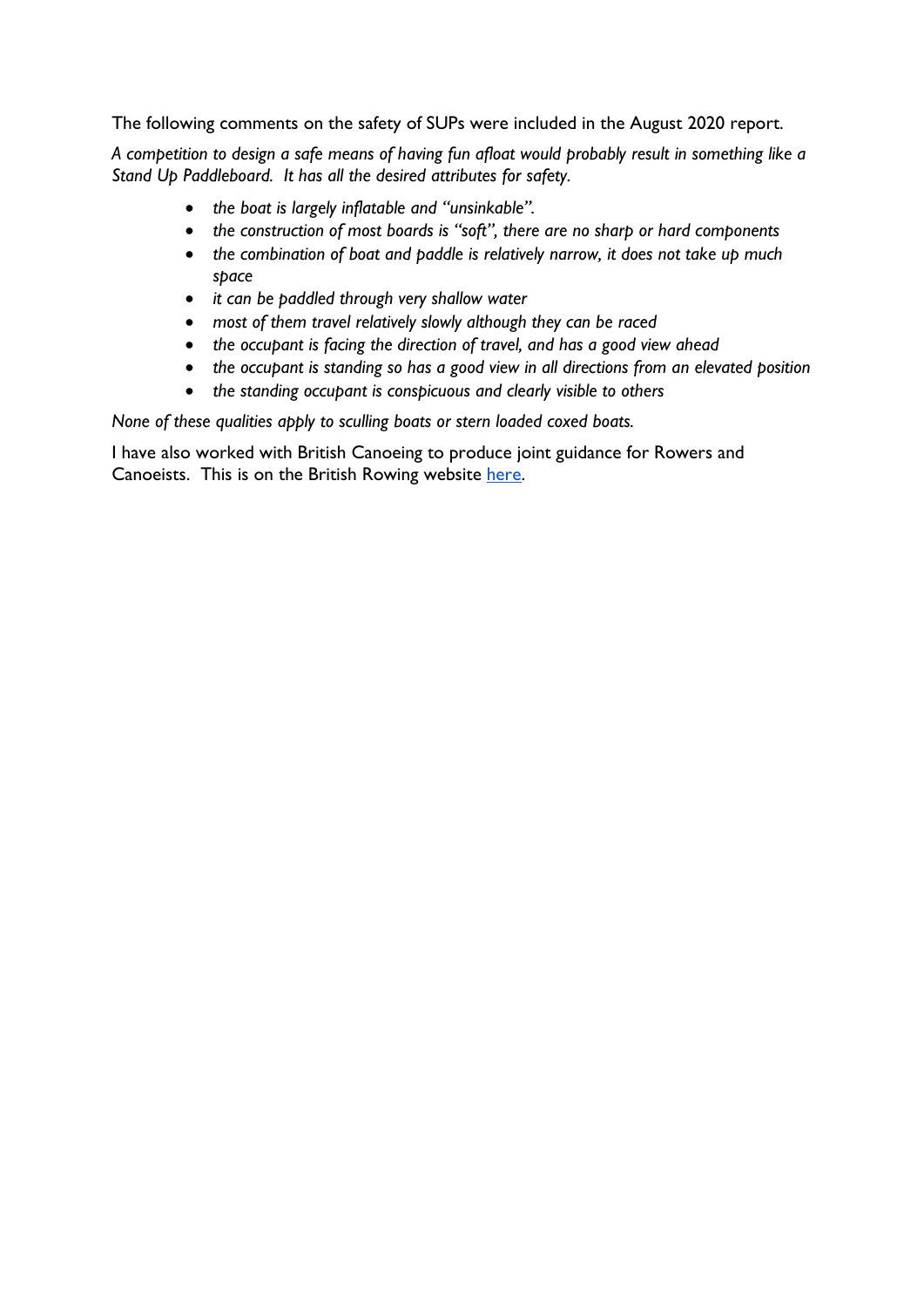## Appendix 1 - Speed Limits

This is reformatted but essentially unchanged Highway Code information. It is included here simply as a reminder.

#### **Proposed Rule**

**Highlighted text indicates an addition** 

You MUST NOT exceed the maximum speed limits for the road and for your vehicle (see table below). The presence of street lights generally means that there is a 30mph (48km/h) speed limit unless otherwise specified.

| <b>Speed Limits</b>                                                                                | <b>Built-up areas</b> | <b>Single</b><br>carriageways | <b>Dual</b><br>carriageways | <b>Motorways</b> |
|----------------------------------------------------------------------------------------------------|-----------------------|-------------------------------|-----------------------------|------------------|
| <b>Type of vehicle</b>                                                                             | mph (km/h)            | mph (km/h)                    | mph (km/h)                  | mph (km/h)       |
| Cars &<br>motorcycles (including<br>car derived vans up to<br>2 tonnes maximum<br>laden weight)    | 30(48)                | 60 (96)                       | 70 (112)                    | 70 (112)         |
| <b>Cars towing caravans</b><br>or trailers (including<br>car derived vans and<br>motorcycles)      | 30(48)                | 50(80)                        | 60 (96)                     | 60 (96)          |
| <b>Buses, coaches and</b><br>minibuses (not<br>exceeding 12 metres in<br>overall length)           | 30(48)                | 50(80)                        | 60 (96)                     | 70 (112)         |
| Goods vehicles (not<br>exceeding 7.5 tonnes<br>maximum laden<br>weight)                            | 30(48)                | 50(80)                        | 60 (96)                     | $70+ (112)$      |
| Goods<br>vehicles (exceeding<br>7.5 tonnes maximum<br>laden weight) in<br><b>England and Wales</b> | 30(48)                | 50 (80)                       | 60 (96)                     | 60(96)           |
| Goods<br>vehicles (exceeding<br>7.5 tonnes maximum<br>laden weight) in<br>Scotland                 | 30(48)                | 40 (64)                       | 50 (80)                     | 60 (96)          |

+60 mph (96 km/h) if articulated or towing a trailer.

Local signed speed limits may apply, for example:

- 20 mph (rather than 30 mph) in some built-up areas
- 50 mph (rather than 60 mph) on stretches of road with sharp bends
- on motorways and dual carriageways, signs which display the speed for the road within a red ring can be used to vary the maximum speed limit